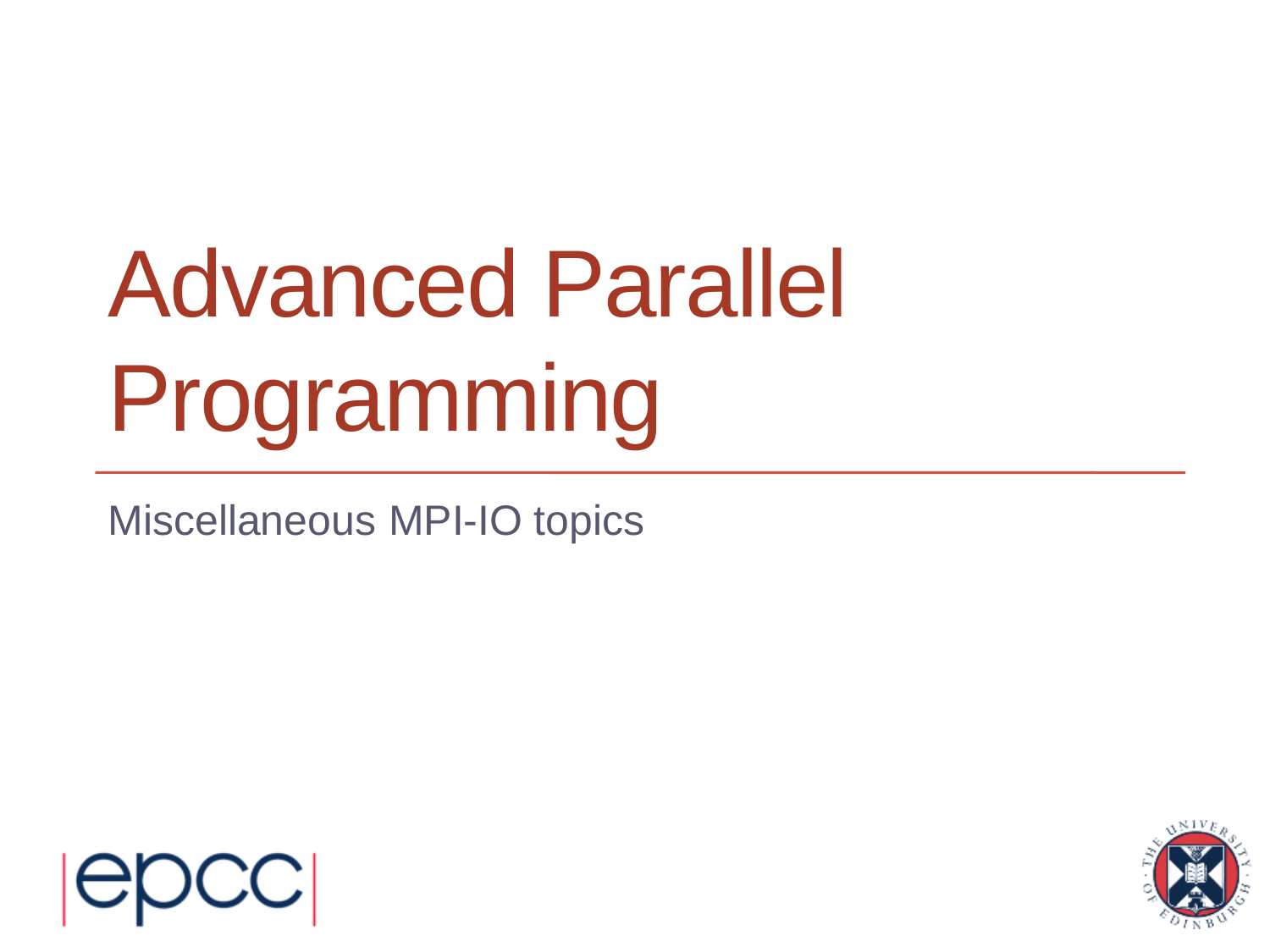# MPI-IO Errors

- Unlike the rest of MPI, MPI-IO errors are not fatal
	- probably don't want your program to crash if a file open fails
	- always need to check the error code!
- Many different error codes can be reported
	- I would suggest simply quitting if **ierr != MPI\_SUCCESS**
- Can change this behaviour for file operations
	- same functionality as **MPI\_Errhandler\_create** etc.
	- called **MPI\_File\_create\_errhandler**, ...
	- error handlers are attached to file handles rather than communicators
	- can set handler to be **MPI\_ERRORS\_ARE\_FATAL**



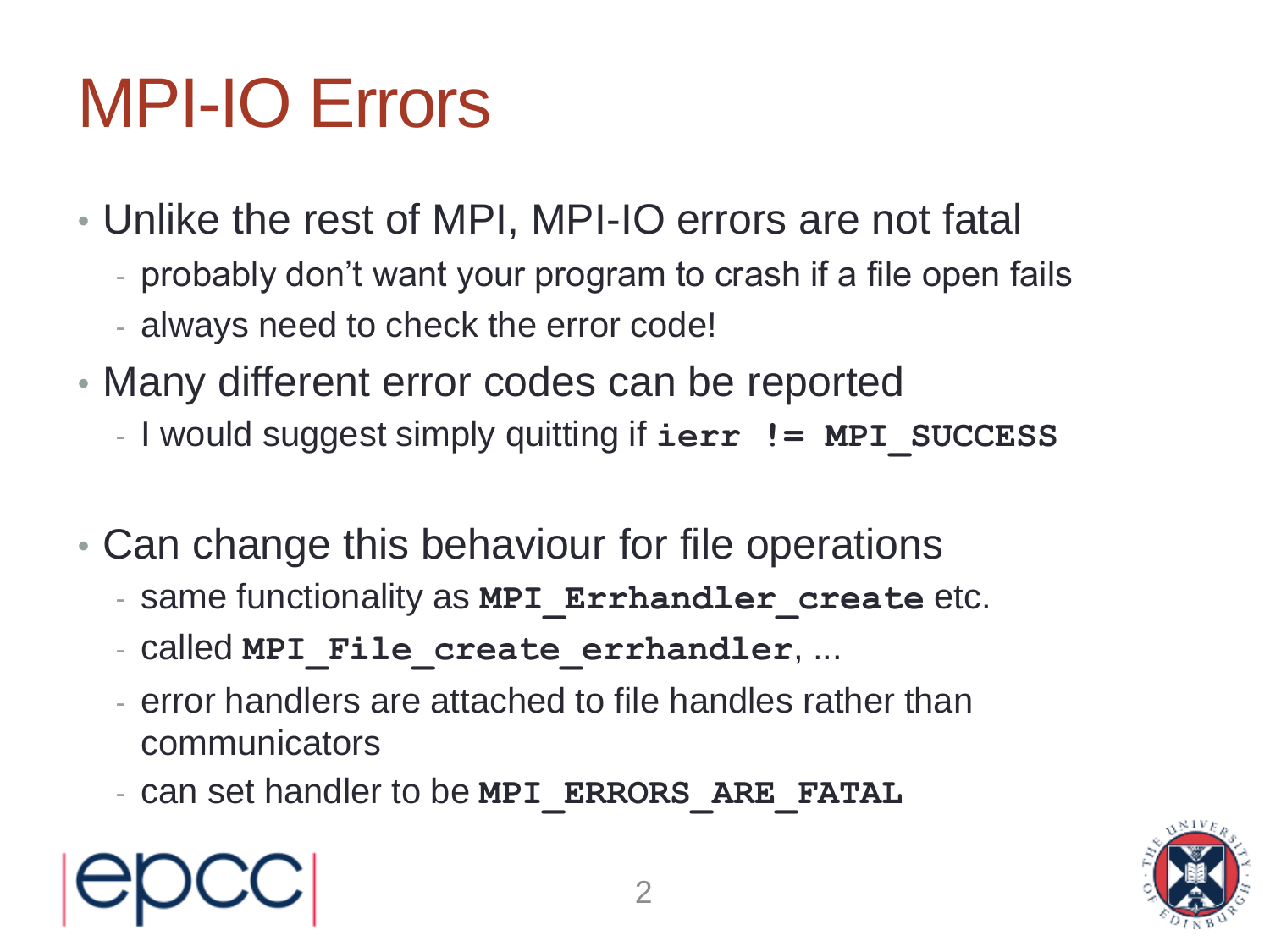# Size of File on Disk

- Useful to check length of output file
	- ls –l <filename>
	- check that size (in bytes) is what you expect
- Can be confusing if file already exists
	- length will be increased if new file is longer than existing file
	- but may not be decreased if new file is shorter!
- Delete old files before running your test programs

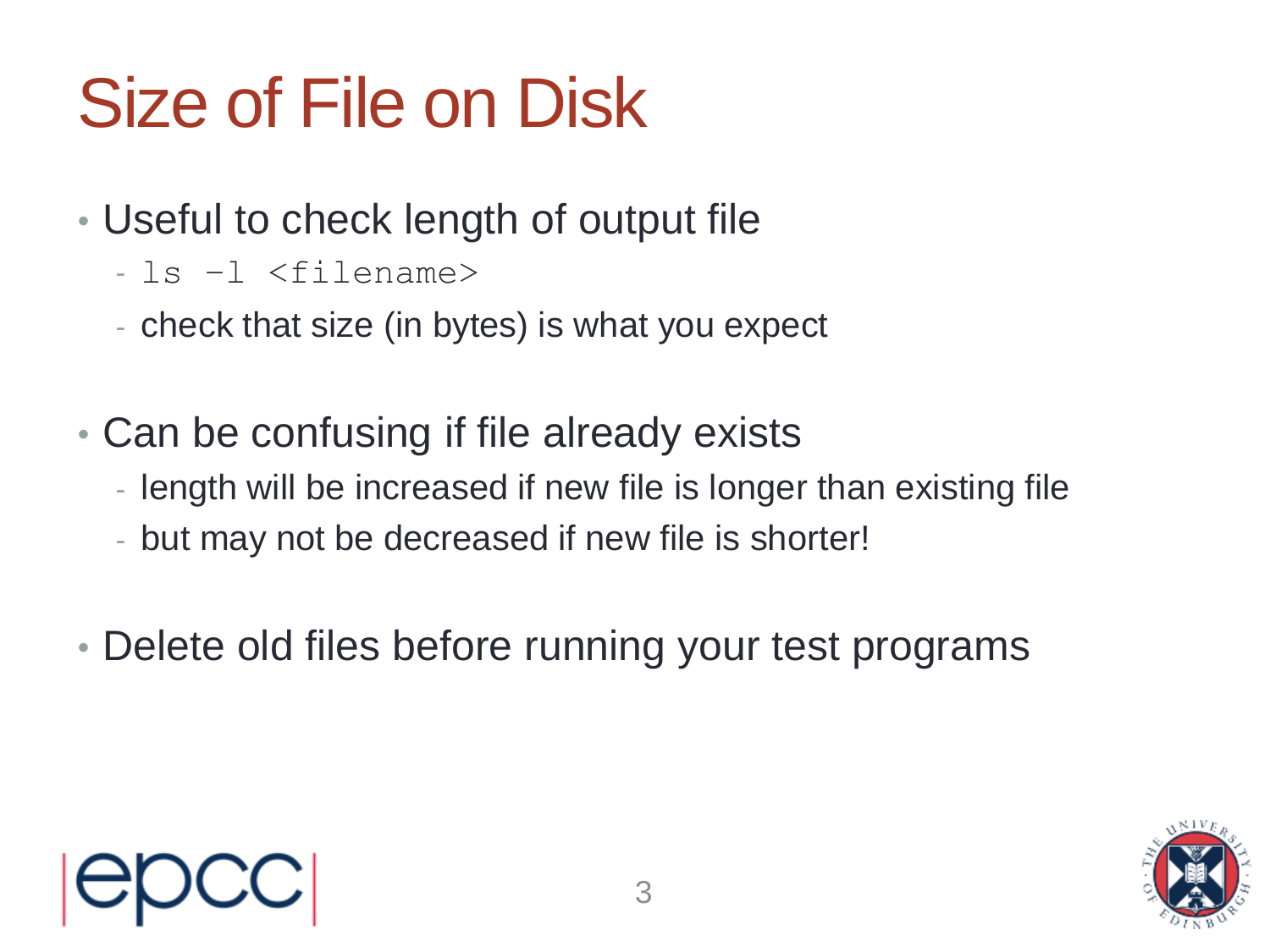### Datatype for **MPI** File read / write

- Usually pass the basic type of the array being processed
	- eg **MPI\_FLOAT**, **MPI\_REAL**
- Can pass derived types
	- useful for receiving the core of an array when local arrays have halos



**MPI\_File\_read\_all(fh, &x[1][1], 1, vector3x2, ...);**

**MPI\_FILE\_READ\_ALL(fh, x(2,2) , 1, vector3x2, ...)**

– or could use a 3x2 subarray and pass **&x[0][0]** or **x(1,1)**

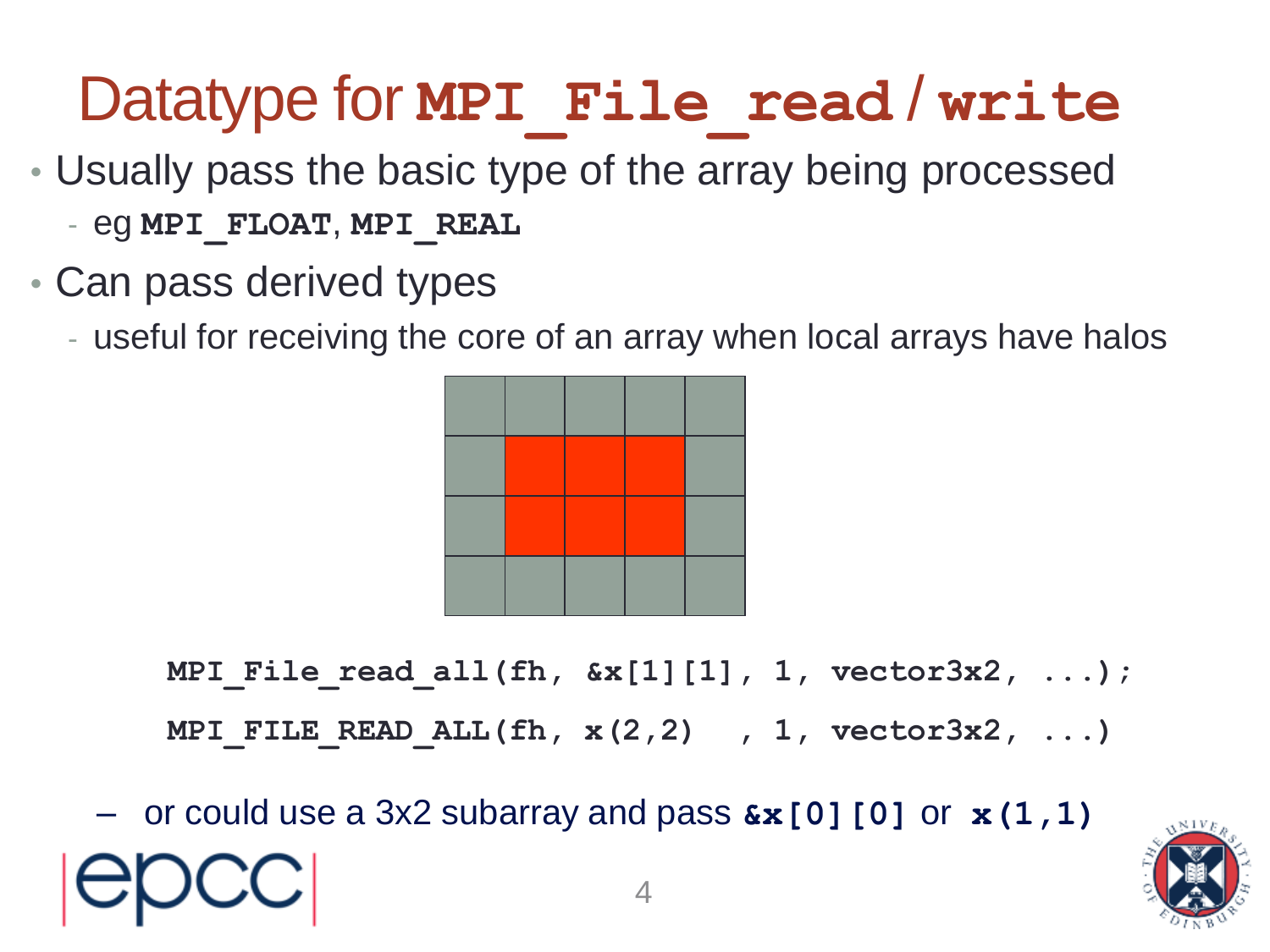### General Decompositions

- We have just considered block decompositions
	- where local array size is an exact multiple of global array size
- If the sizes don't match
	- define different sized subarrays on each process
	- eg processes at the edge of the grid have smaller subsections
- This does not generalize to block-cyclic decompositions
	- how do we specify discontinuous subarrays?





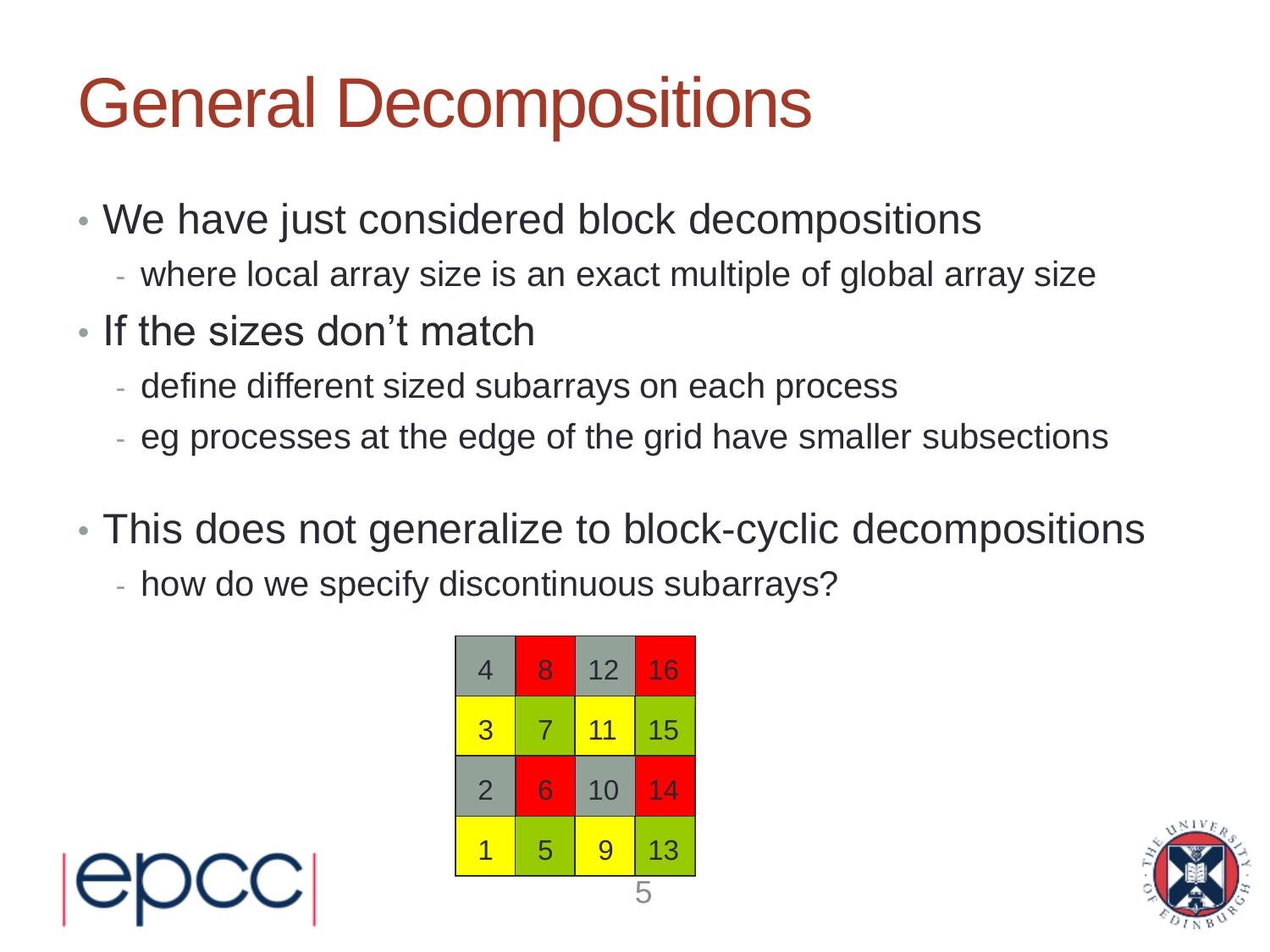### Distributed Arrays

**int MPI\_Type\_create\_darray(int size, int rank, int ndims, int array\_of\_gsizes[], int array\_of\_distribs[], int array\_of\_dargs[], int array\_of\_psizes[], int order, MPI\_Datatype oldtype, MPI\_Datatype \*newtype);**

**MPI\_TYPE\_CREATE\_DARRAY(SIZE, RANK, NDIMS ARRAY\_OF\_GSIZES, ARRAY\_OF\_DISTRIBS, ARRAY\_OF\_DARGS, ARRAY\_OF\_PSIZES, ORDER, OLDTYPE, NEWTYPE, IERR)**

**INTEGER SIZE, RANK, NDIMS, ARRAY\_OF\_GSIZES(\*), ARRAY\_OF\_DISTRIBS(\*), ARRAY\_OF\_DARGS(\*), ARRAY\_OF\_PSIZES(\*), ORDER, OLDTYPE, NEWTYPE, IERR**

• See the man page for full details!

- uses HPF conventions for block-cyclic distributions

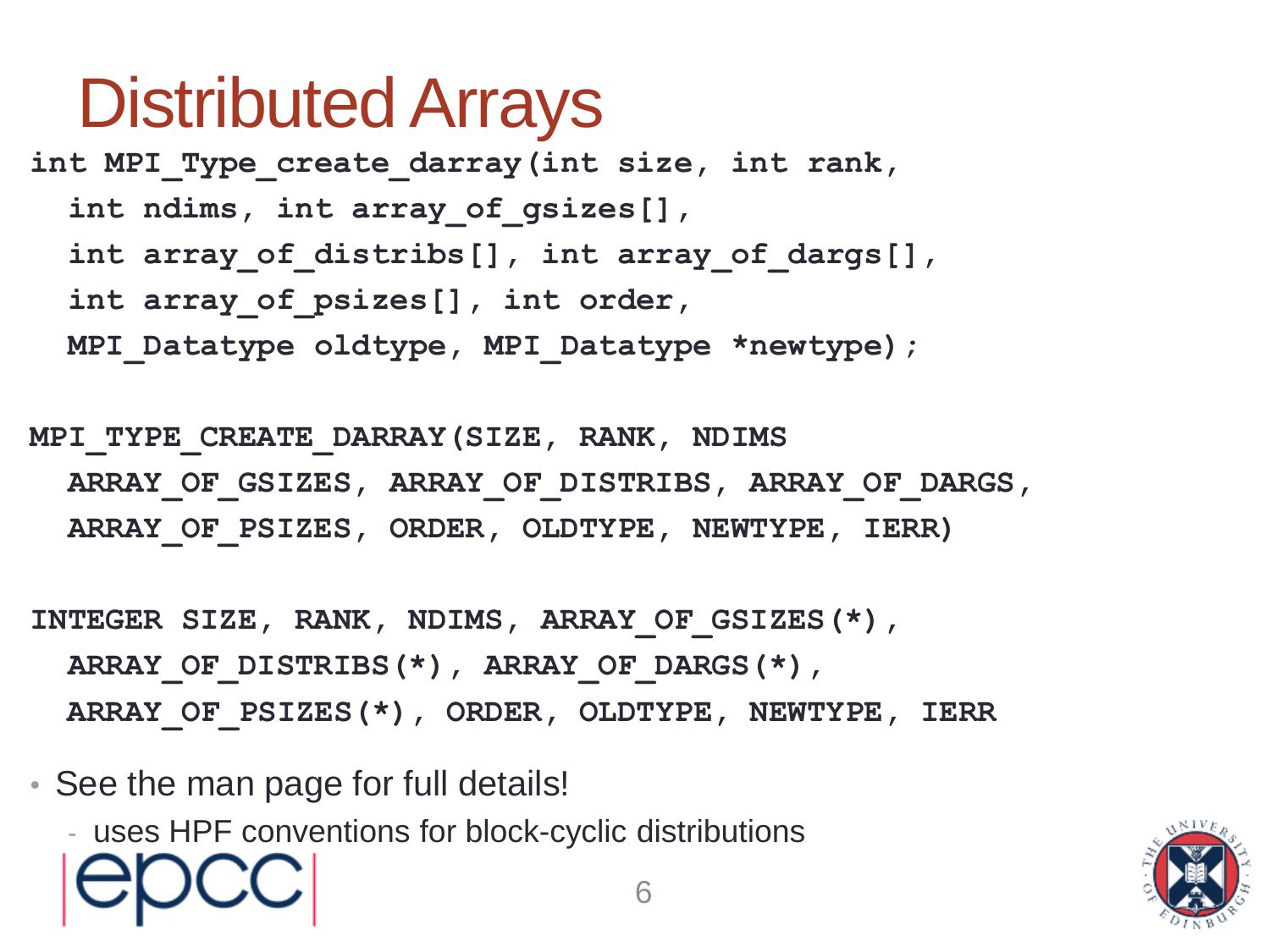### Unstructured Data

- Imagine a particle simulation
	- each particle is a compound object with a type and position (x,y,z)
		- eg a C struct or Fortran type
	- each particle has unique global identifier 1, 2, 3, ..., N-1, N
- Particles move around
	- at the end of a simulation, each process will have:
		- a different number of particles
		- with a random mixture of global identifiers
- Two choices
	- write to file in the order they appear in the processes
	- write to file with position based on global identifier

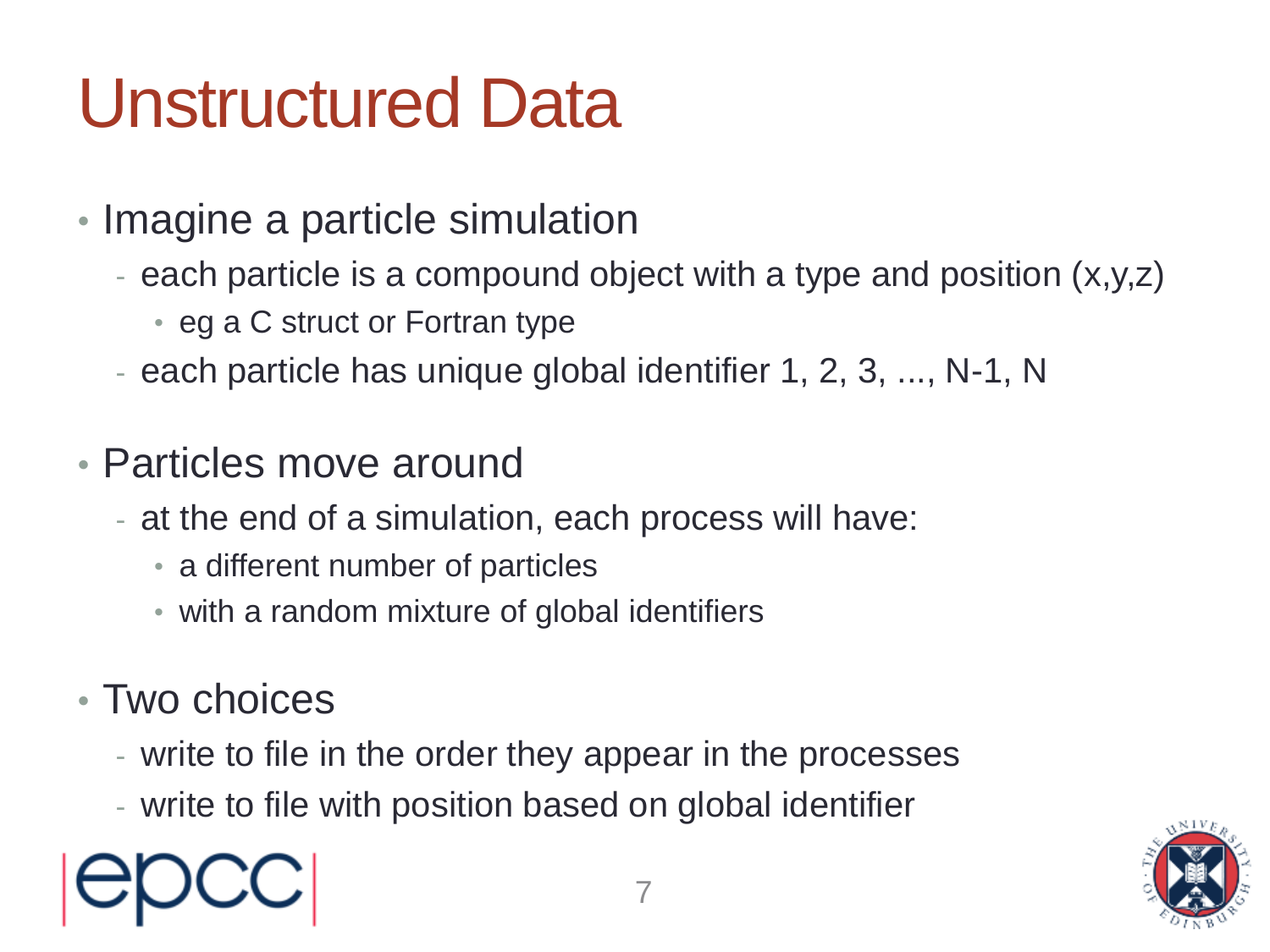# Approach

- Define a derived type to match the particle object
	- eg **MPI\_PARTICLE**
	- use this as the etype
- Writing in process order
	- need to know where to start in the file
	- calculate the sum of the number of particles on previous ranks
		- using **MPI\_Scan**
- Writing in global order
	- call **MPI\_Type\_indexed** (or **create\_indexed\_block**)
	- use this as the filetype
	- write multiple instances of **MPI\_PARTICLE**

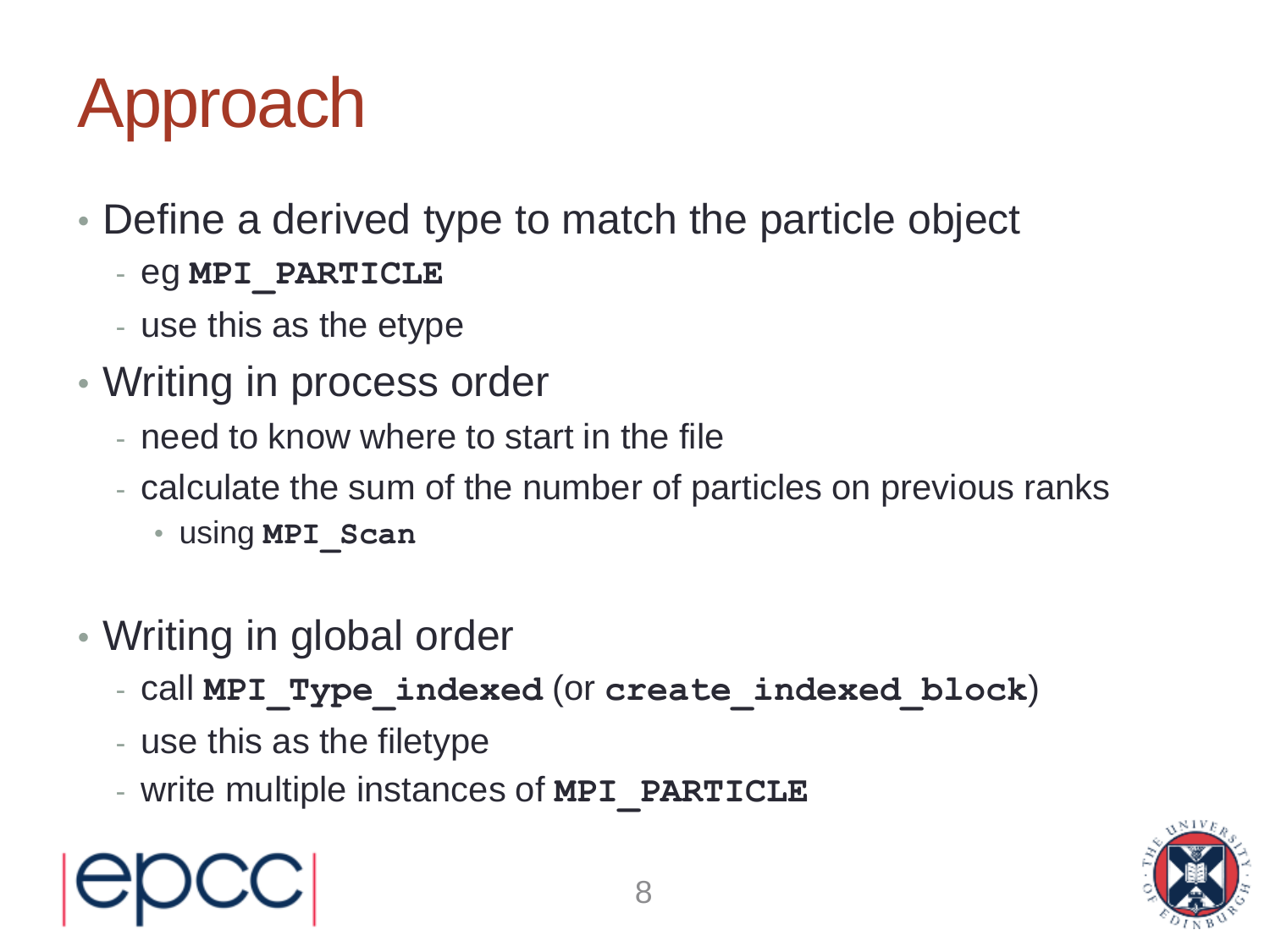### Unstructured Meshes

- Similar to global ordering of particles
	- each element has both a local and global identifier
	- want the file to be ordered by the global id
- Define an **MPI\_ELEMENT** 
	- use this as the etype
	- create an indexed filetype based on global id



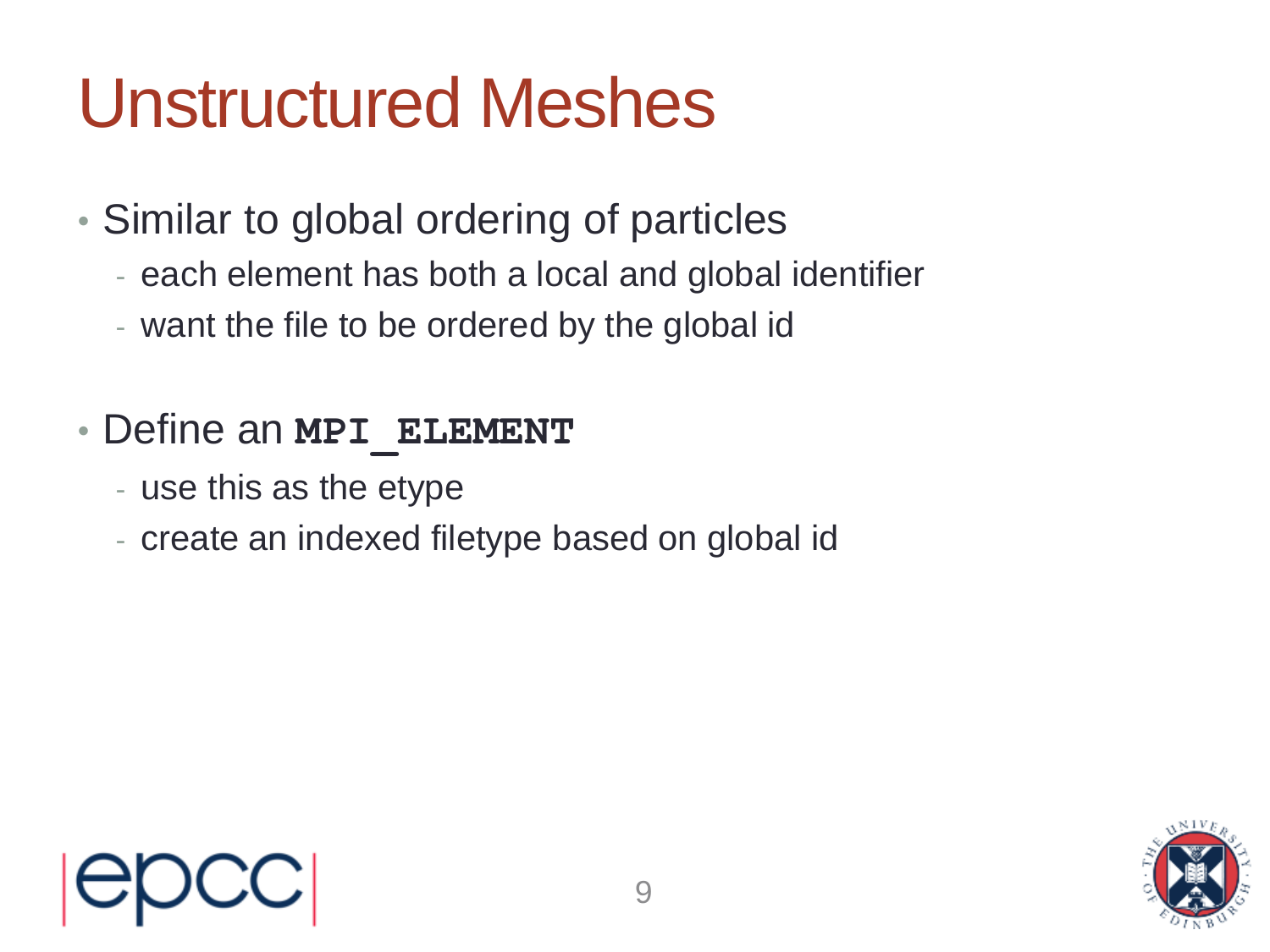# Blocking IO

• This code spends a lot of time waiting while saving to disk

```
 define big arrays: old and new
loop many times
```

```
 ! do a computationally expensive operation
```

```
 new = expensive_function(old)
```

```
 old = new
```

```
 every 10 iterations:
```

```
save to disk(old)
```
end loop

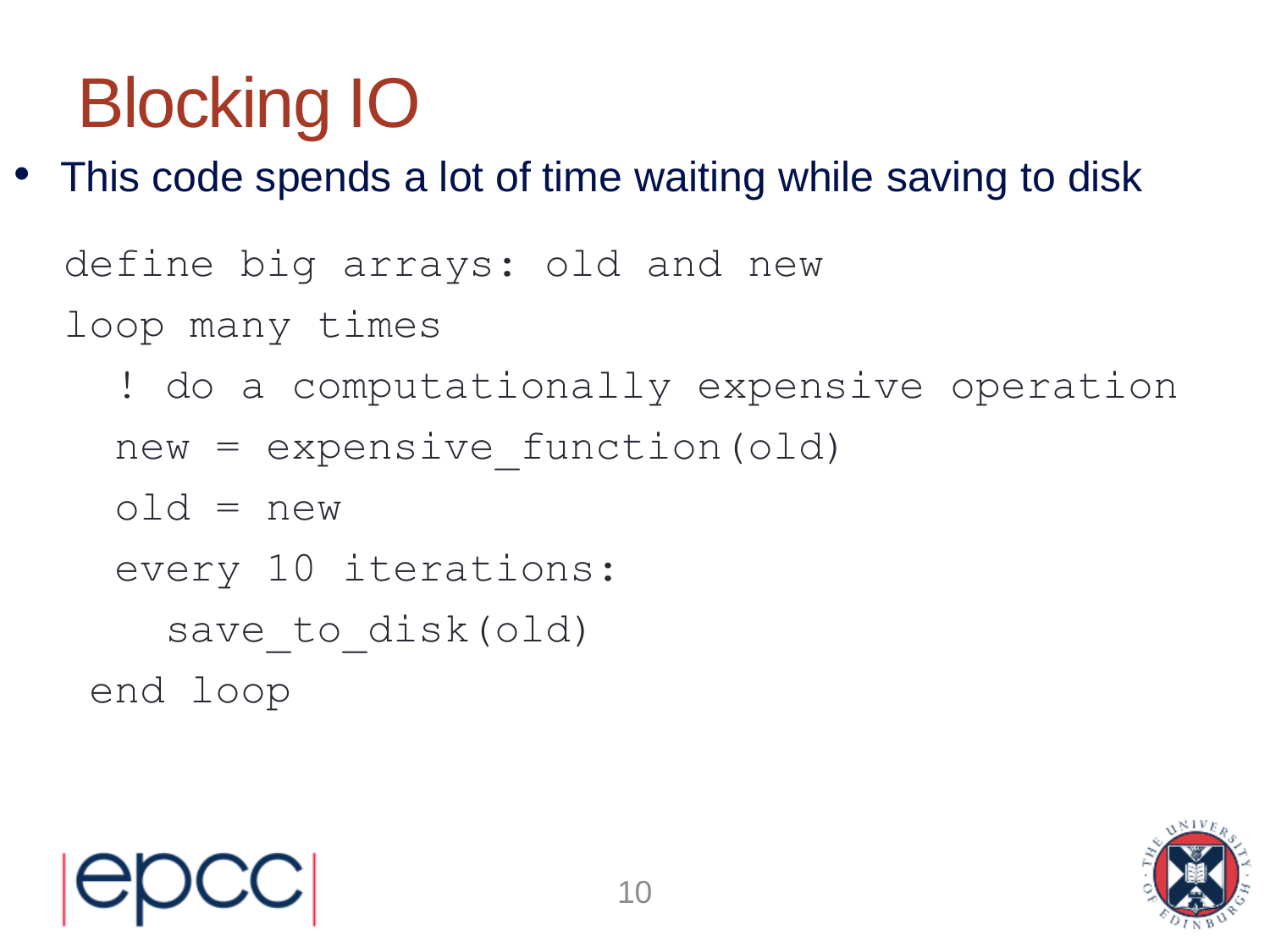# Non-blocking IO

• This code overlaps computation and IO

```
 define big arrays: old and new
loop many times
  ! do a computationally expensive operation
 new = expensive function(old) if (saving to disk):
   finish: isave to disk(old)
 old = new every 10 iterations:
   start: isave to disk(old)
 end loop
```
![](_page_10_Picture_3.jpeg)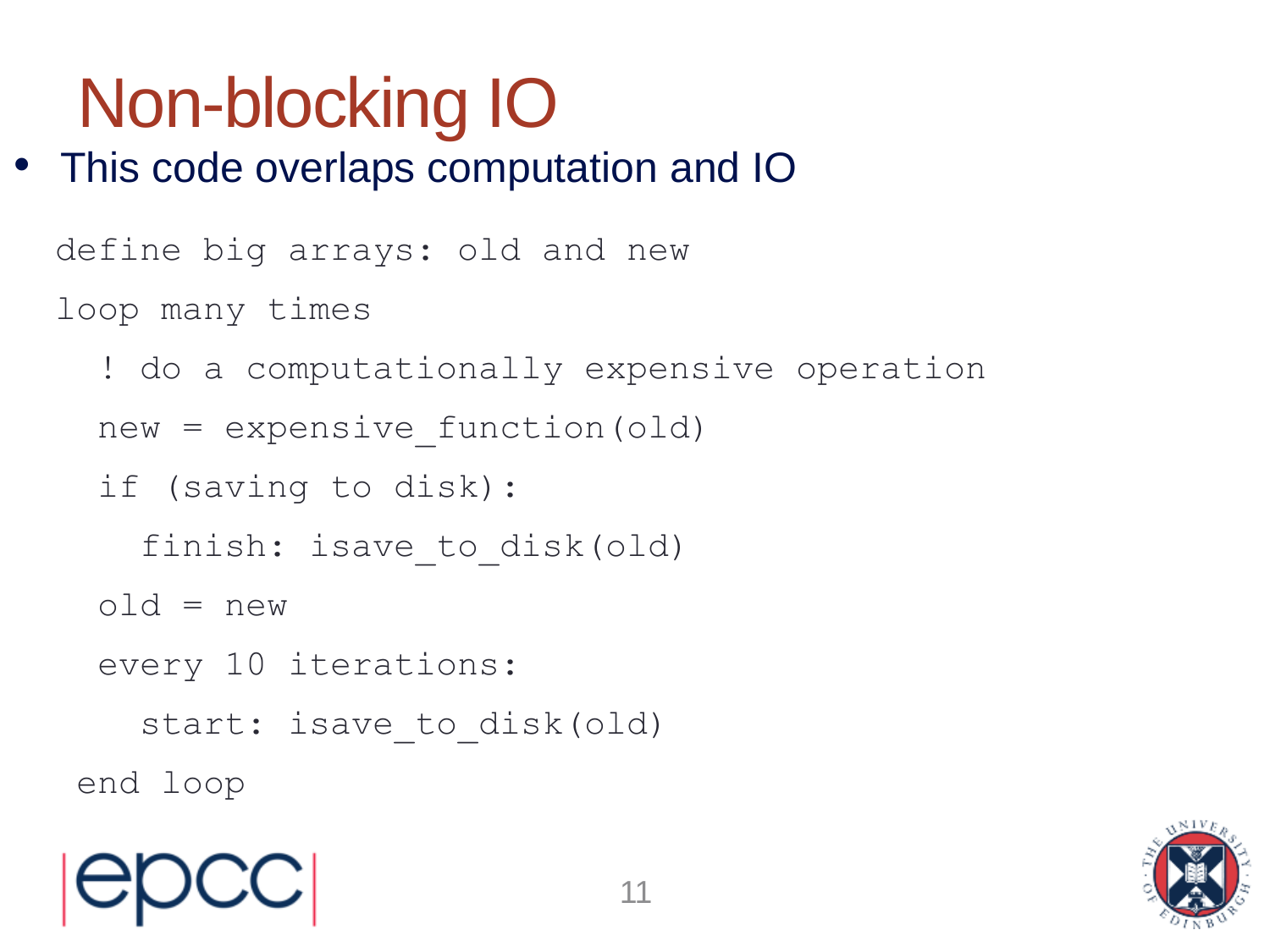# Non-blocking IO in MPI-IO

- Two forms
- General non-blocking
	- **MPI\_File\_iwrite(fh, buf, count, datatype, request)**
	- finish by waiting on request
	- but no collective version
- Split collective
	- **MPI\_File\_write\_all\_begin(fh, buf, count, datatype)**
	- **MPI** File write all end(fh, buf, status)
	- only a single outstanding IO operation at any one time
	- allows for collective version

![](_page_11_Picture_11.jpeg)

![](_page_11_Picture_13.jpeg)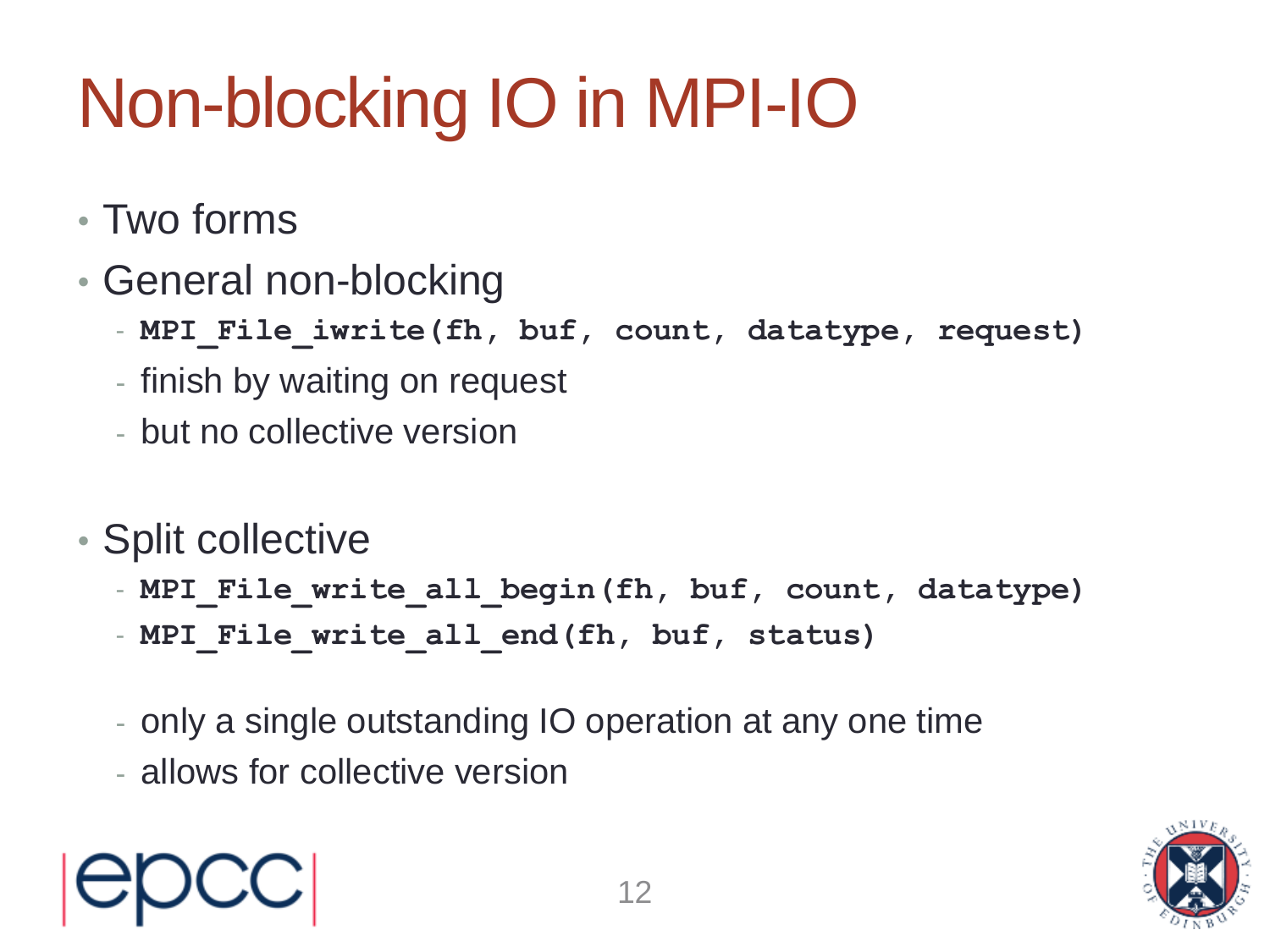# Serial IO

- How can I read MPI-IO files in a serial program?
- Using native format
	- data is raw bytes
	- use **fread** in C or direct access unformatted IO in Fortran
	- see **ioread.c** and **ioread.f90** for examples
	- Fortran approach is quite old-fashioned (direct access IO)
		- new access="stream" functionality makes this a bit simpler
- Other MPI-IO formats will require more work!
- Note that you can do single process IO in MPI-IO
	- pass **MPI\_COMM\_SELF** to **MPI\_File\_open**

![](_page_12_Picture_11.jpeg)

![](_page_12_Picture_12.jpeg)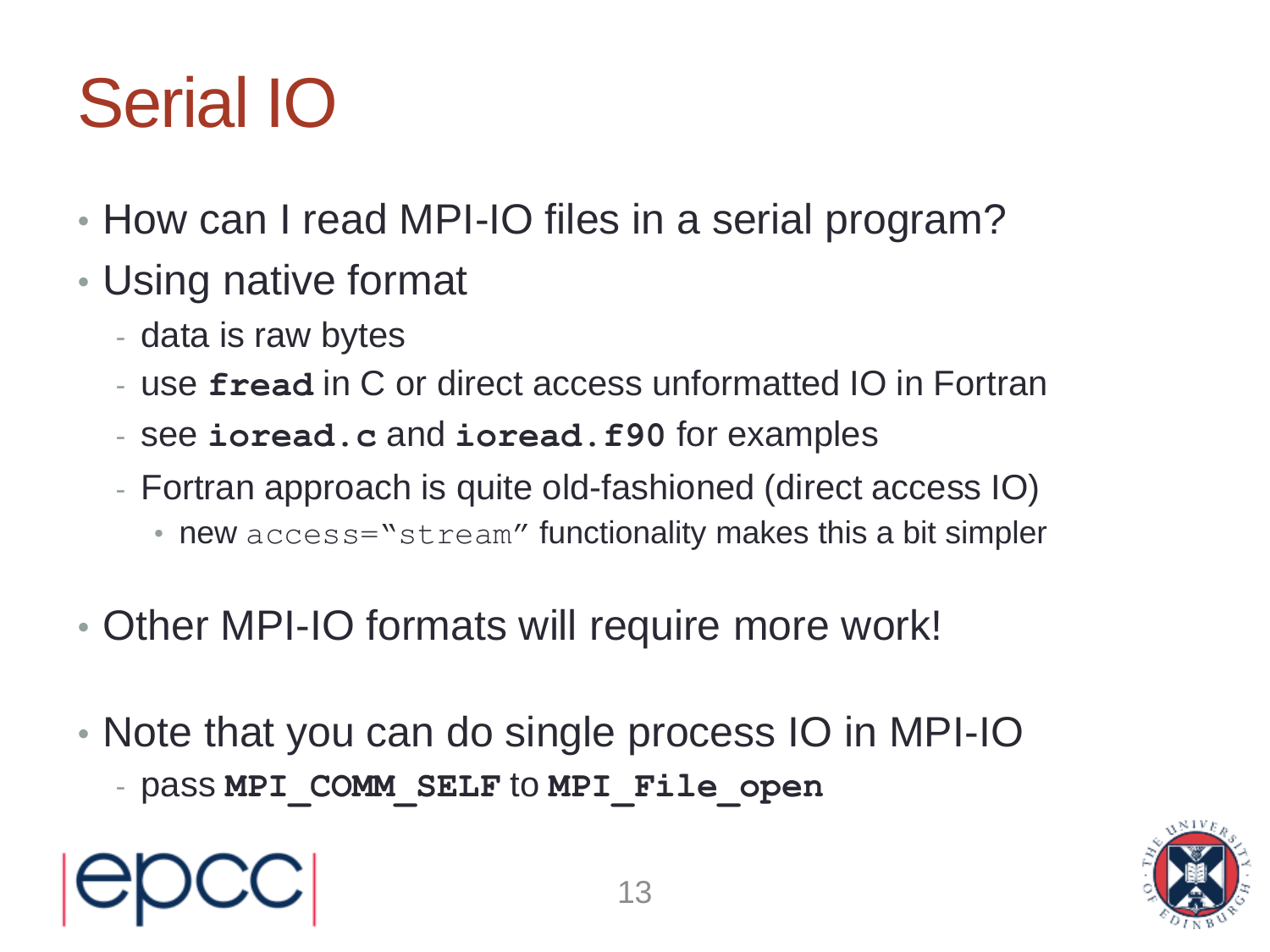# Other MPI-IO read / write calls

#### • I have advised

- define a datatype to represents mapping from local to global data
- use this in **MPI\_File\_set\_view()**
- then do linear reads / writes; gaps are automatically skipped
- Alternative approach
	- let everyone see the whole file (i.e. do not set a view)
	- manually seek to correct location using, e.g., **MPI** File write at ()
	- displacement is in units of the extent of the **etype**

#### • Disadvantages

- a very low-level, manual approach less amenable to IO optimisation
- danger that each request is handled individually with no aggregation
- can use **MPI** File write at all() but might still be slow

![](_page_13_Picture_13.jpeg)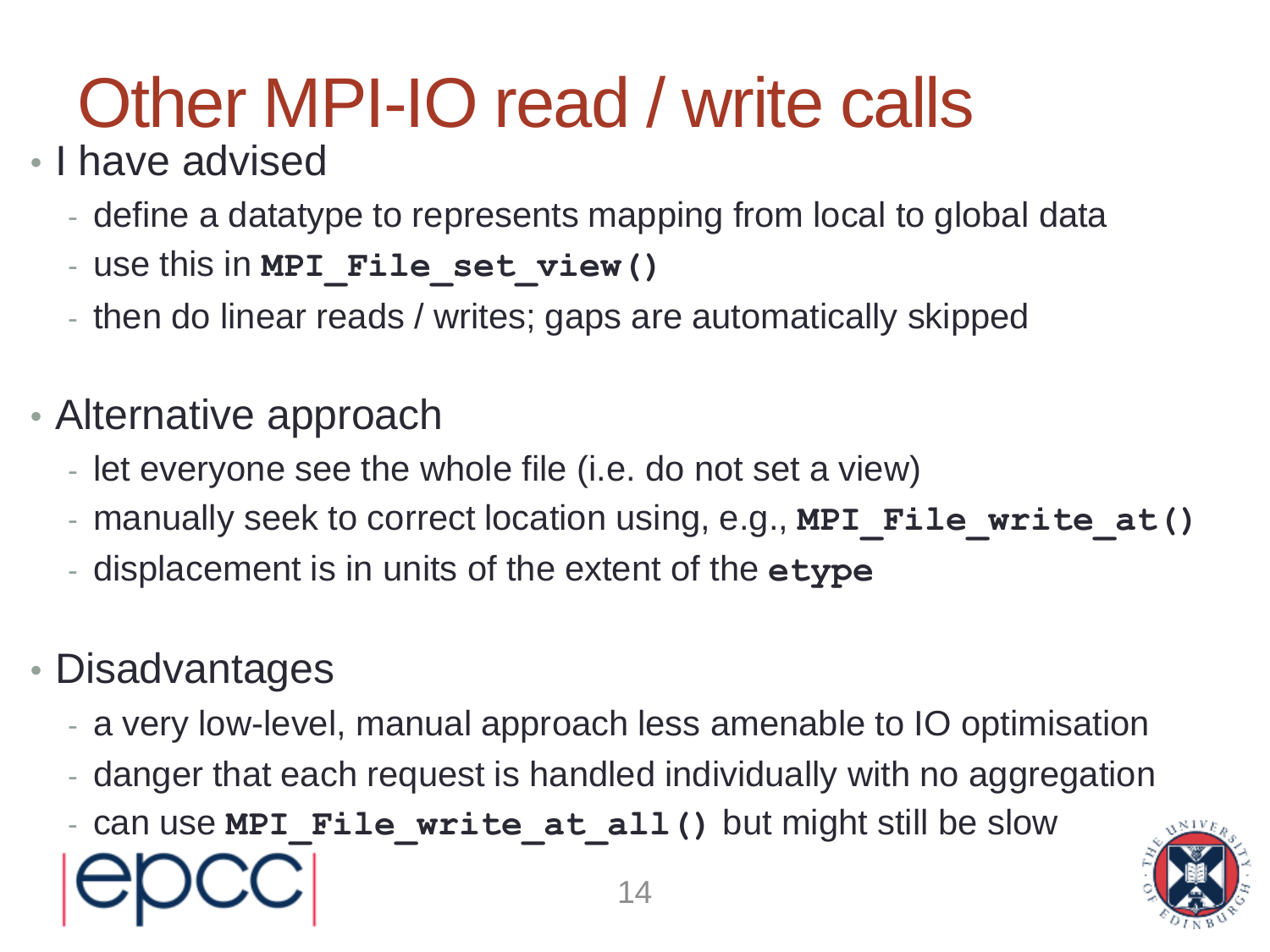### **Performance**

• Recall schematic overview of parallel file system Lustre

![](_page_14_Figure_2.jpeg)

![](_page_14_Picture_3.jpeg)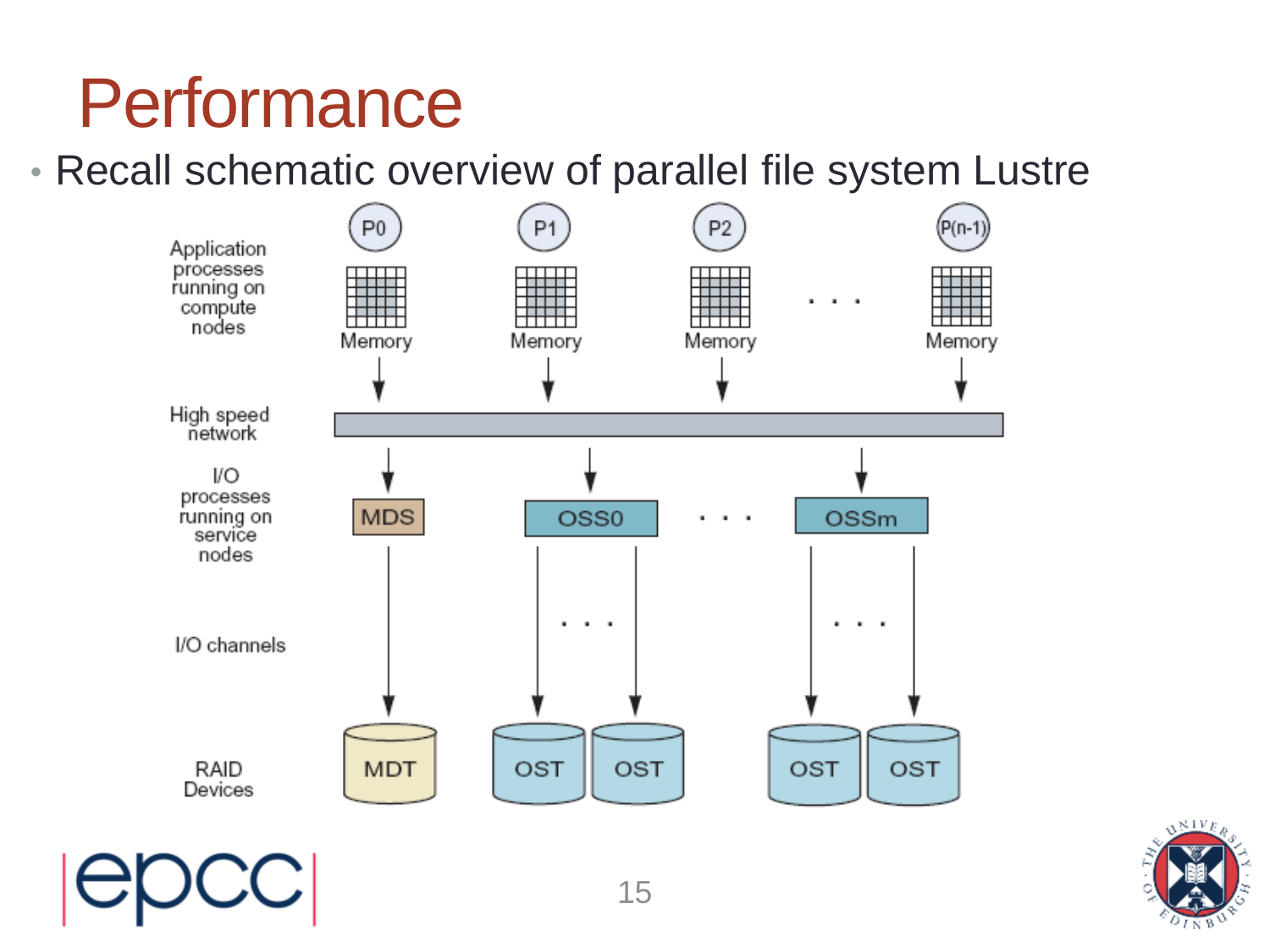# Application-side parallel IO

- Implementing MPI-IO has achieved
	- all data going to a single file
	- minimal stress on Meta Data Server (MDS) a serial bottleneck
	- potential for many processes to write simultaneously
- But …
	- performance requires multiple parallel writes to disk
	- in Lustre, requires multiple Object Storage Servers (OSS) writing to multiple Object Storage Targets (OST)
	- an OSS is like an IO server, an OST is like a physical disk
- User has control over assignment of files to OSTs
	- but default is only a few OSTs
	- MPI-IO performance not much better than naïve master IO

![](_page_15_Picture_12.jpeg)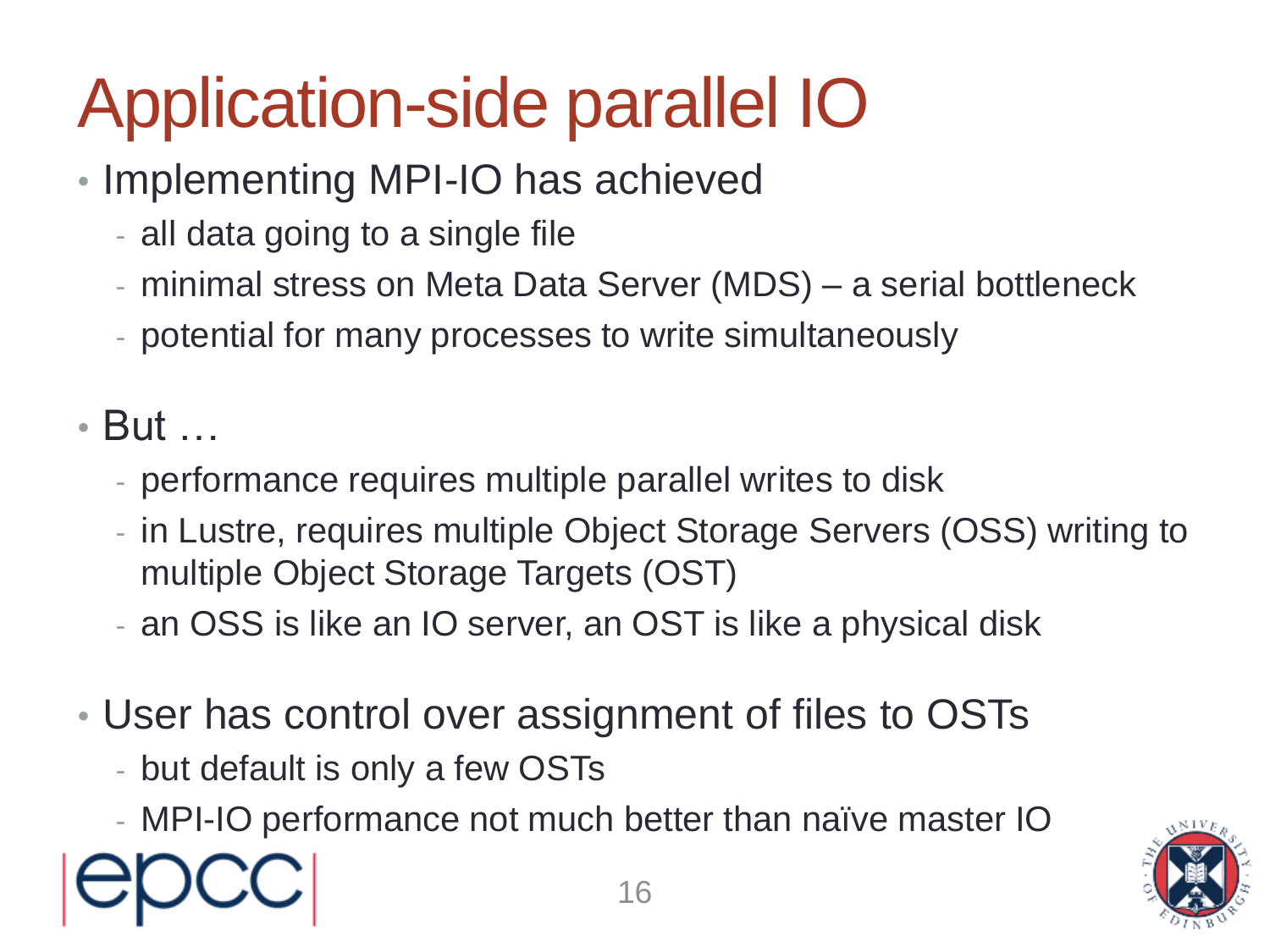### Parallel vs serial IO, default Lustre (4 stripes)

![](_page_16_Figure_1.jpeg)

 $N + V$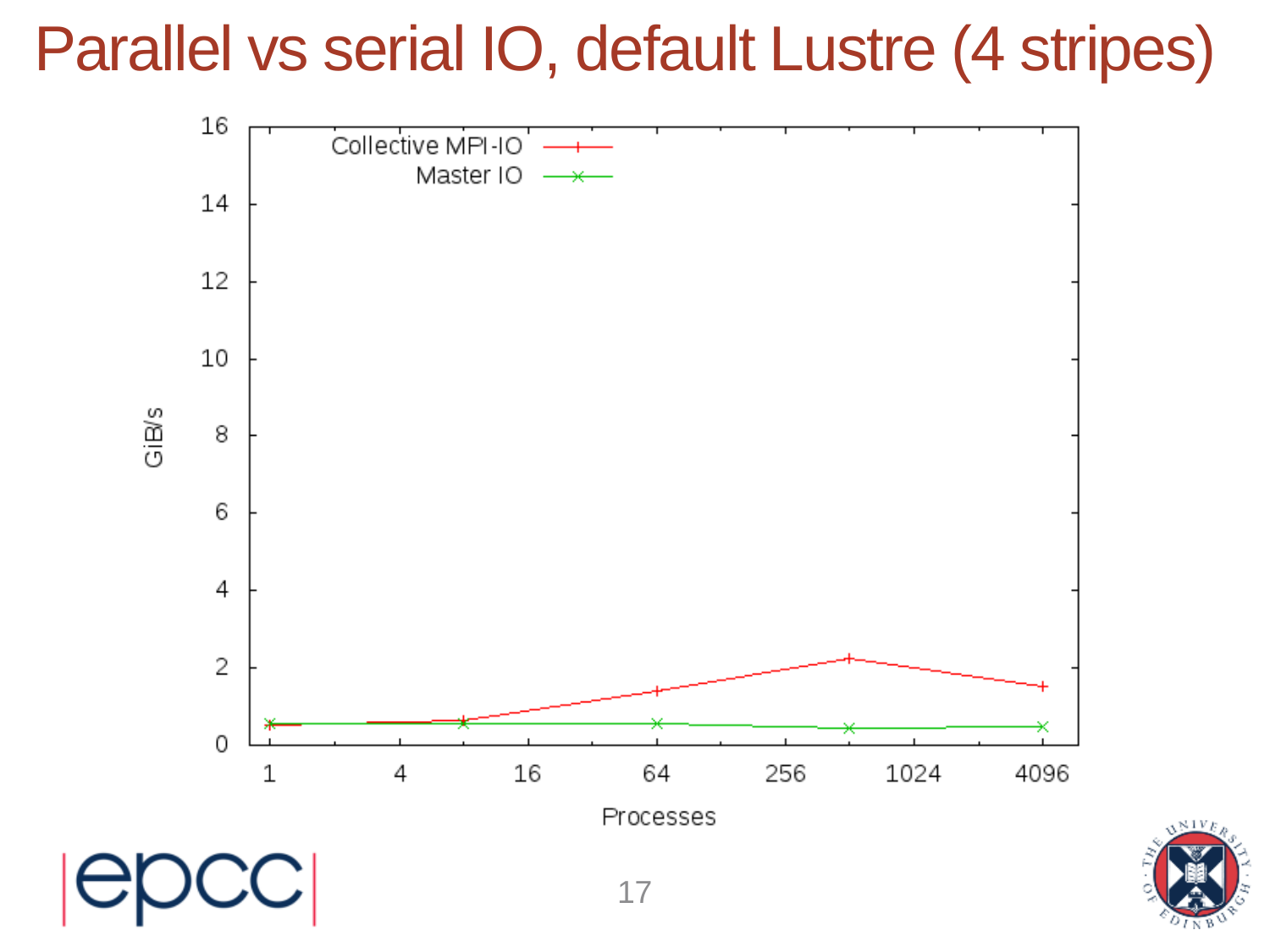### Cellular Automaton Model

![](_page_17_Figure_1.jpeg)

Figure 1: A  $4.1 \times 10^9$  cell, 40,960 grain equiaxed microstructure model, showing (a) grain arrangement with colour denoting orientation; (b) grain size size (volume) histogram.

• *Fortran coarray library for 3D cellular automata microstructure simulation*, Anton Shterenlikht, proceedings of 7th International Conference on PGAS Programming Models, 3-4 October 2013, Edinburgh, UK.

![](_page_17_Picture_4.jpeg)

![](_page_17_Picture_5.jpeg)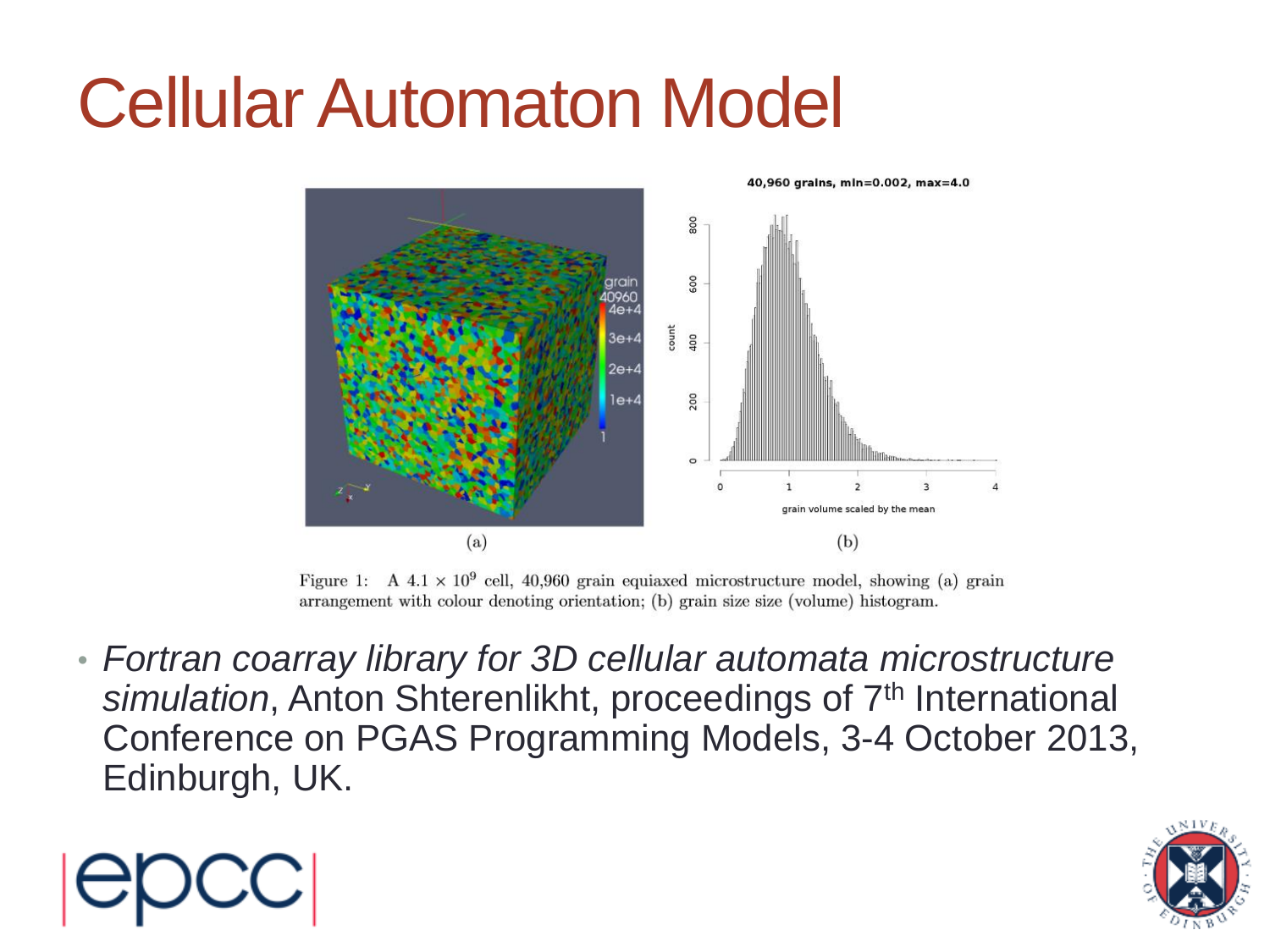### Benchmark

• Distributed regular 3D dataset across 3D process grid

- local data has halos of depth 1; set up for weak scaling
- implemented in Fortran and MPI-IO

! Define datatype describing global location of local data call **MPI Type create subarray**(ndim, arraygsize, arraysubsize, arraystart, MPI\_ORDER\_FORTRAN, MPI\_DOUBLE\_PRECISION, **filetype**, ierr)

! Define datatype describing where local data sits in local array call MPI Type create subarray (ndim, arraysize, arraysubsize, arraystart, MPI\_ORDER\_FORTRAN, MPI\_DOUBLE\_PRECISION, **mpi\_subarray**, ierr)

! After opening file **fh**, define what portions of file this process owns call **MPI\_File\_set\_view**(**fh**, disp, MPI\_DOUBLE\_PRECISION, **filetype**, 'native', MPI INFO NULL, ierr)

! Write data collectively

call **MPI\_File\_write\_all**(**fh**, iodata, **1**, **mpi\_subarray**, status, ierr)

![](_page_18_Picture_9.jpeg)

![](_page_18_Picture_10.jpeg)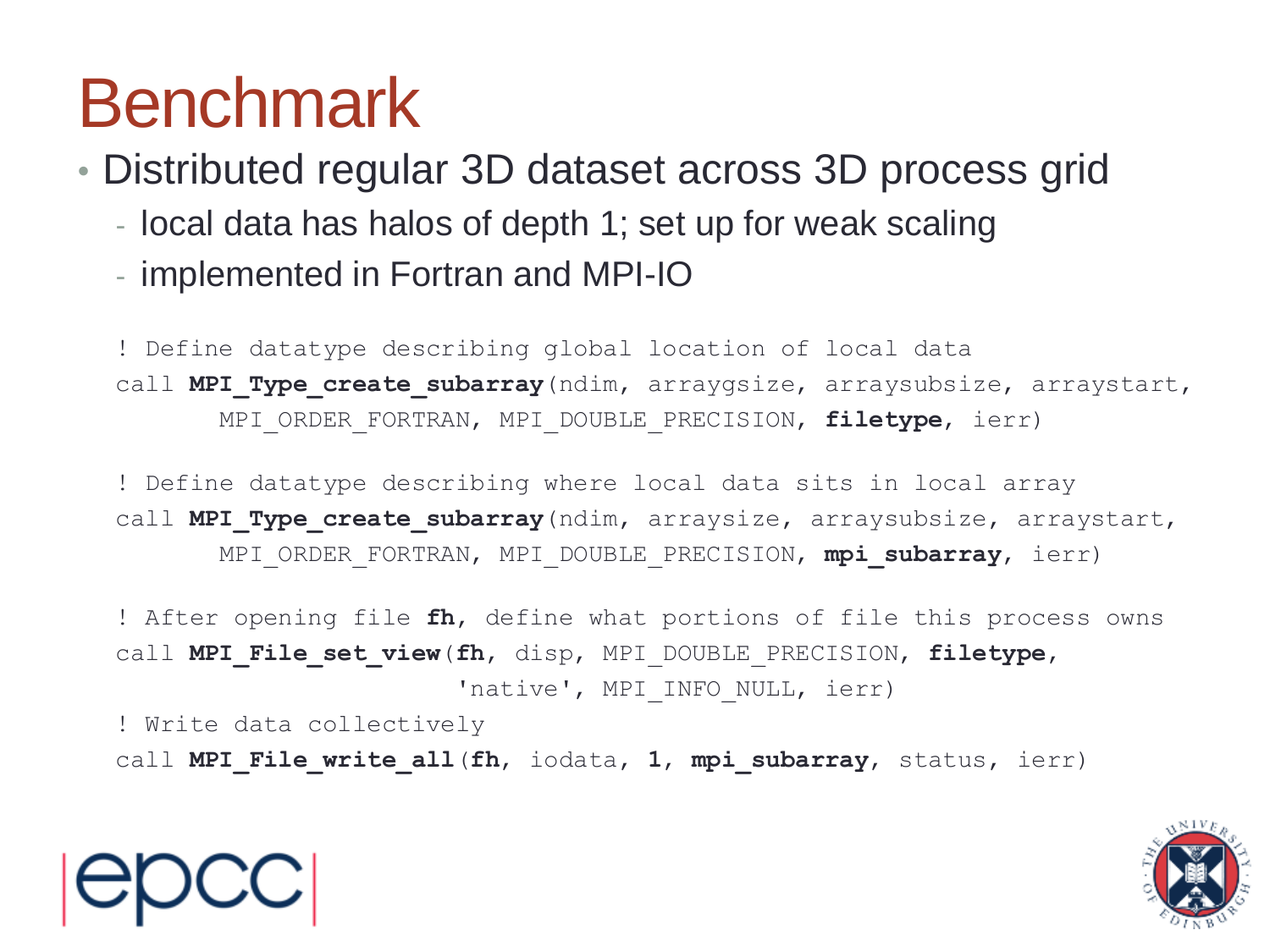# Lustre Striping

• Can split a file across multiple OSTs

- each block is called a "stripe"; default striping is across 4 OSTs

#### • **lfs setstripe -c 8 <directory>**

- stripes across 8 OSTs for all files in the directory
- has substantial benefits for performance
- stripe count of "-1" means use *all* OSTs
- Test case
	- 128 x 128 x 128 array of doubles on each process in 3D grid
	- scaled up to 4096 processes  $= 64$  GiB
	- identical IO approach as used in exercise
		- generalised to 3D
		- local halos automatically stripped off with derived type in MPI-IO write call verter

![](_page_19_Picture_13.jpeg)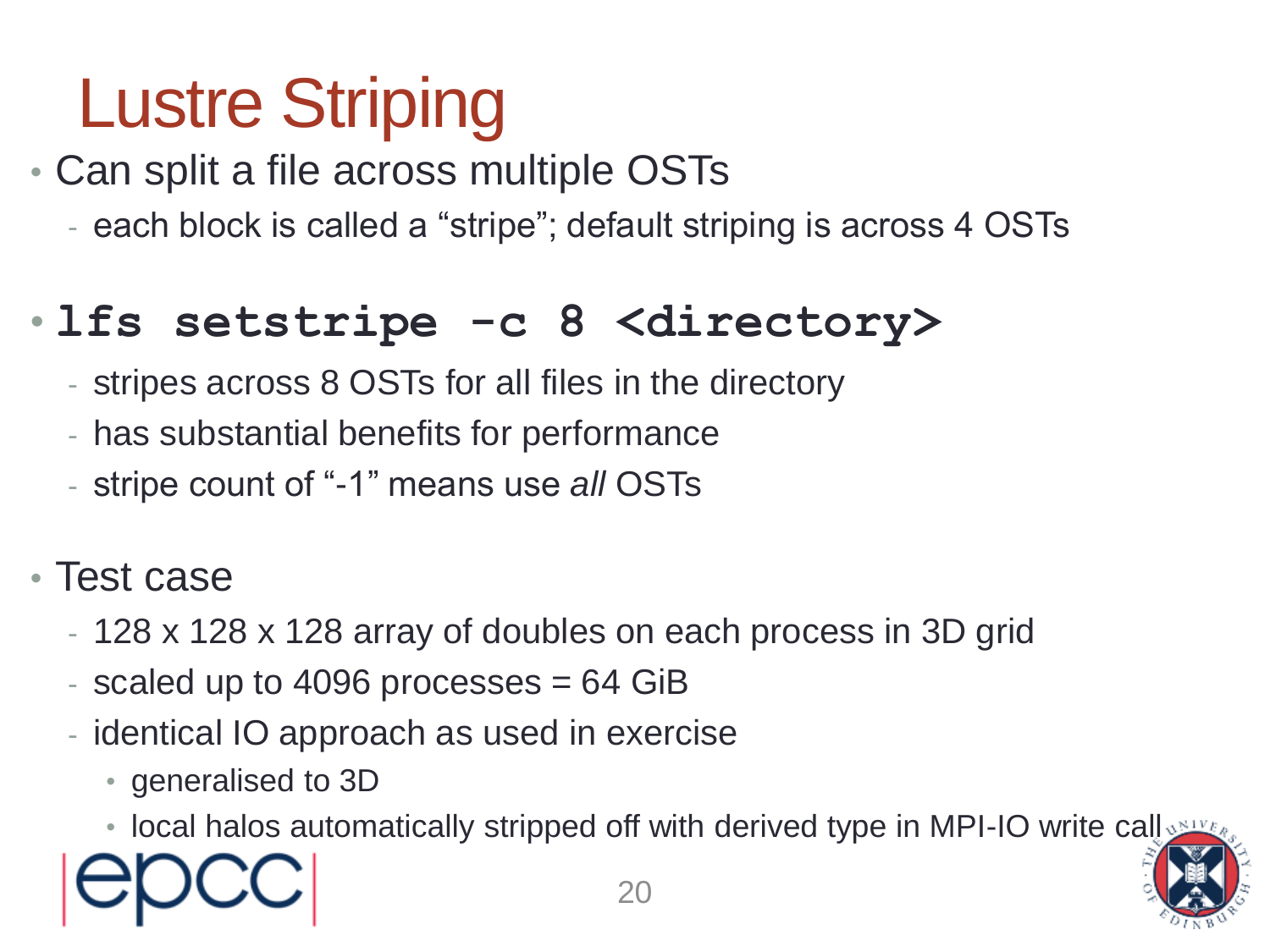### Results on ARCHER

![](_page_20_Figure_1.jpeg)

![](_page_20_Picture_2.jpeg)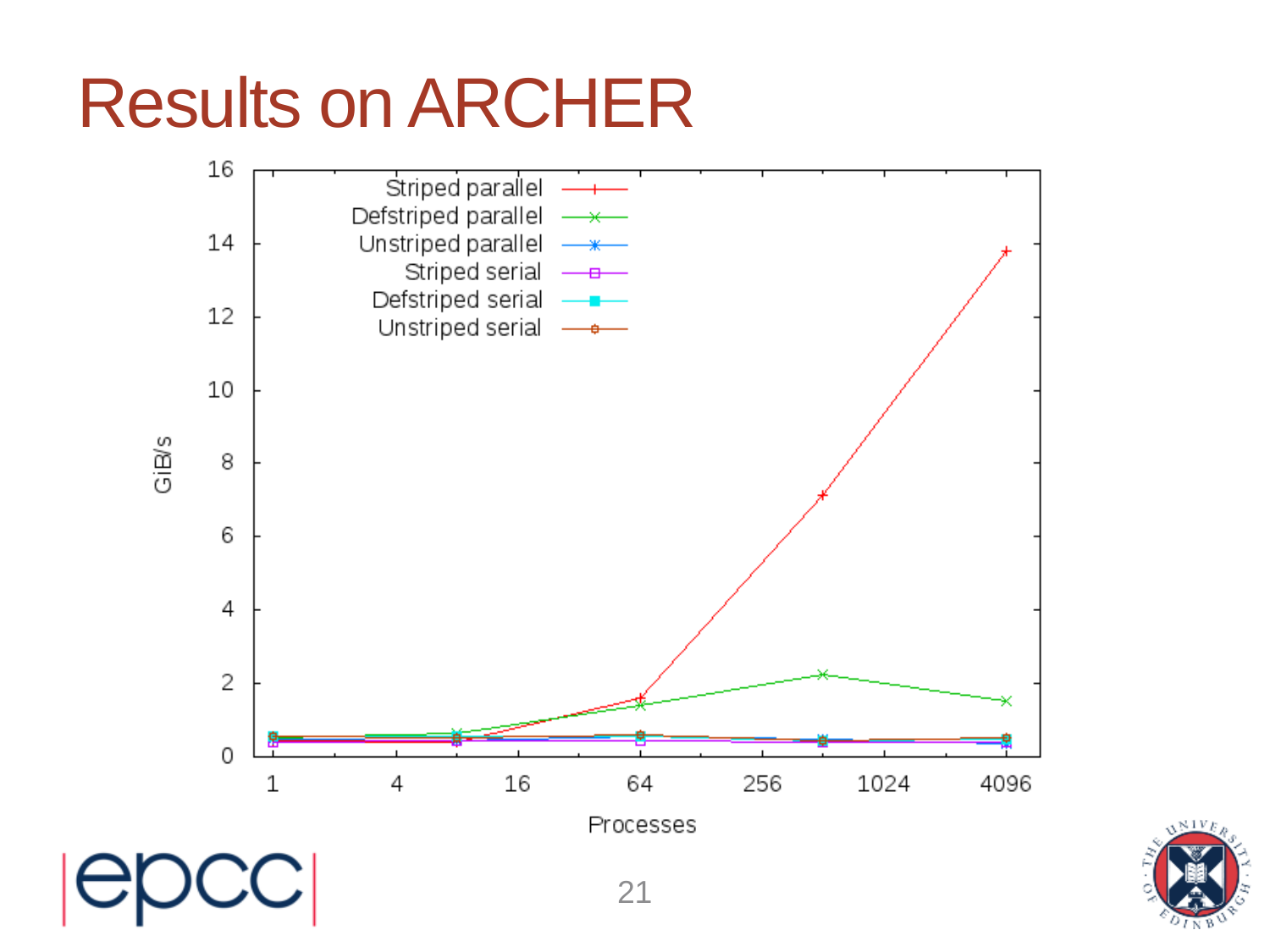# Performance Summary

- Serial IO never gets more than about 500 MiB/s
	- peak for a single OST
- With default striping, never exceed 2 GiB/s
	- $-$  4 stripes  $=$  4 OSTs  $=$  4 x 500 MiB/s
- With full striping, IO bandwith increases with process count
	- can achieve in excess of 10 GiB/s
- Collective IO is essential
	- replacing **MPI** File Write all() by **MPI\_File\_write()** disastrous!
	- identical functionality but each IO request now processed separately with file locking

| <b>Processes</b> | <b>Bandwidth</b> |
|------------------|------------------|
|                  | 49.5 MiB/s       |
| 8                | $5.9$ MiB/s      |
| 64               | $2.4$ MiB/s      |

![](_page_21_Picture_11.jpeg)

![](_page_21_Picture_12.jpeg)